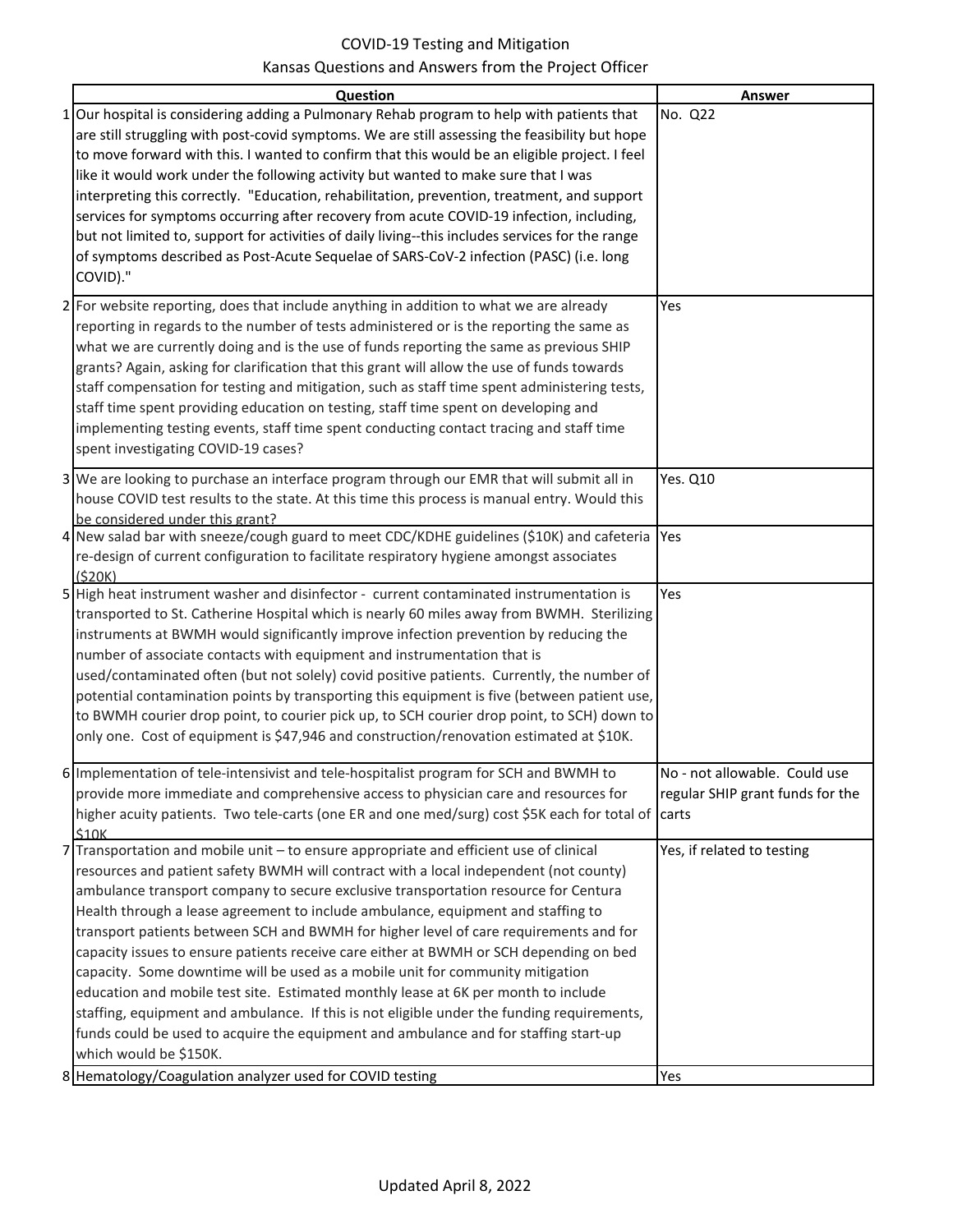| Question                                                                                                                                         | Answer                             |
|--------------------------------------------------------------------------------------------------------------------------------------------------|------------------------------------|
| 9 We would like to understand if the new nurse call system would be covered by Testing and                                                       | Project Officer determination:     |
| Mitigation grant funds. Again it is to keep our nurses out of the patient rooms if at all                                                        | Yes, allowable                     |
| possible. Our facility could benefit from getting a more up to date version. We can't speak                                                      |                                    |
| to patients currently with what we have. It does not hook up to the beds. It is like SOS to                                                      |                                    |
| call for help. It would help from waste of PPE and know what we need to take in and out of                                                       |                                    |
| rooms.                                                                                                                                           |                                    |
| 10 We need to add additional parking spaces for our hospital staff employees/patients                                                            | Project Officer determination:     |
| because we have had to make several parking spaces in our existing parking lot designated                                                        | Parking falls under 'construction' |
| for Covid Testing Parking. This cost is planned to be around \$25,000. Would this be                                                             | and would not be allowable         |
| allowable for grant funds?                                                                                                                       | under this grant.                  |
| 11 Our Business Office staff do everyone's screening for COVID. They are full time employees,                                                    | Yes                                |
| would their time screening be considered part of an allowable expense?                                                                           |                                    |
| 12 Do you think that our Employee Health nurse's time spent working with monitoring staff                                                        | Yes                                |
| exposures/quarantines and notifying staff etc. could be used in this grant?                                                                      |                                    |
| 13 Workstation on Wheels can we use the money for these?                                                                                         | Yes                                |
| 14 Exam chairs in clinic we know will be something we need so patients don't have to lay                                                         | No                                 |
| down to be examined. They are around \$8000.00 a piece and we need six. Can we use the                                                           |                                    |
| money for these? (10/22 Amanda's reply to my email - It is a cleaning issue but also our                                                         |                                    |
| current exam chairs are tables and they are hard to lay down on and or get up on. This is                                                        |                                    |
| very hard when you are having issues breathing, not limber etc.)                                                                                 |                                    |
|                                                                                                                                                  |                                    |
| 15 There is mention about vehicle purchases in the documents provided. Would we be able to Project Officer determination:                        |                                    |
| purchase a vehicle for Senior Living if we could have backing behind the purchase of it                                                          | No, not allowed -- it's beyond     |
| being for mitigation purposes? There is not room for all residents to be safely distanced in                                                     | the scope of the project for       |
| just one van for appointments and outings. This second van would allow the space to keep                                                         | broad outtings.                    |
| residents safe.<br>16 Would new flooring in our hospital would qualify. Our current flooring is in such bad shape Project Officer determination: |                                    |
| there are tiles that are missing and broken so we are unable to clean on a regular basis and                                                     | Yes, allowable                     |
| are unable to wax the floors. We attempted waxing a small room and the tiles all popped                                                          |                                    |
| up and broke. This would help with mitigation to have replace the current flooring so we                                                         |                                    |
| can have a cleanable surface. (alteration/renovations that update surfaces to more                                                               |                                    |
| sanitary materials)                                                                                                                              |                                    |
| 17 I know staff used for screening is allowable but is the time frame from $1/1/2021 -$                                                          | Yes. We just need something        |
| 12/31/2022 or is it 7/1/2021-12/31/2022? I know it says qualifying purchases from 1//2021-that isolates COVID related                            |                                    |
| 12/31/2022 but didn't know if staffing fell into that category. Also, what kind of                                                               | screening times.                   |
| documentation will be needed for staffing? Currently managers log these shifts on a HICS                                                         |                                    |
| 252 form which we then log in excel and pull their timecard for verification but wasn't sure                                                     |                                    |
| what needed to be submitted for the grant.                                                                                                       |                                    |
| 18 It states in the allowable uses "alteration/renovations that update surfaces to more                                                          | Project Officer determination:     |
| sanitary materials". We have a whirlpool room in our LTC building that is old. The flooring,                                                     | Yes, allowable                     |
| cabinets, whirlpool, sink, etc are in need of replacing. This would definitely make a                                                            |                                    |
| difference when it comes to ease of cleaning and improved sanitation. Would any part of                                                          |                                    |
| this project qualify?                                                                                                                            |                                    |
| 19 I am looking at purchasing a software interface between our long term care electronic                                                         | Yes. Q10                           |
| medical record and our laboratory information system that would allow orders to flow                                                             |                                    |
| from our long term care EMR, including COVID testing orders, electronically to our                                                               |                                    |
| laboratory information system and would allow lab test results, including COVID test                                                             |                                    |
| results, to flow from the laboratory information system electronically to our long term care                                                     |                                    |
| EMR. Do you believe this would qualify as an allowable expense for the SHIP COVID-19                                                             |                                    |
| testing and mitigation grant?                                                                                                                    |                                    |
| 20 wanted to double check that additional equipment for testing would qualify. Attached is a                                                     | Yes.                               |
| quote to expand our in-house capabilities and increase throughput of testing. Would that                                                         |                                    |
| work?                                                                                                                                            |                                    |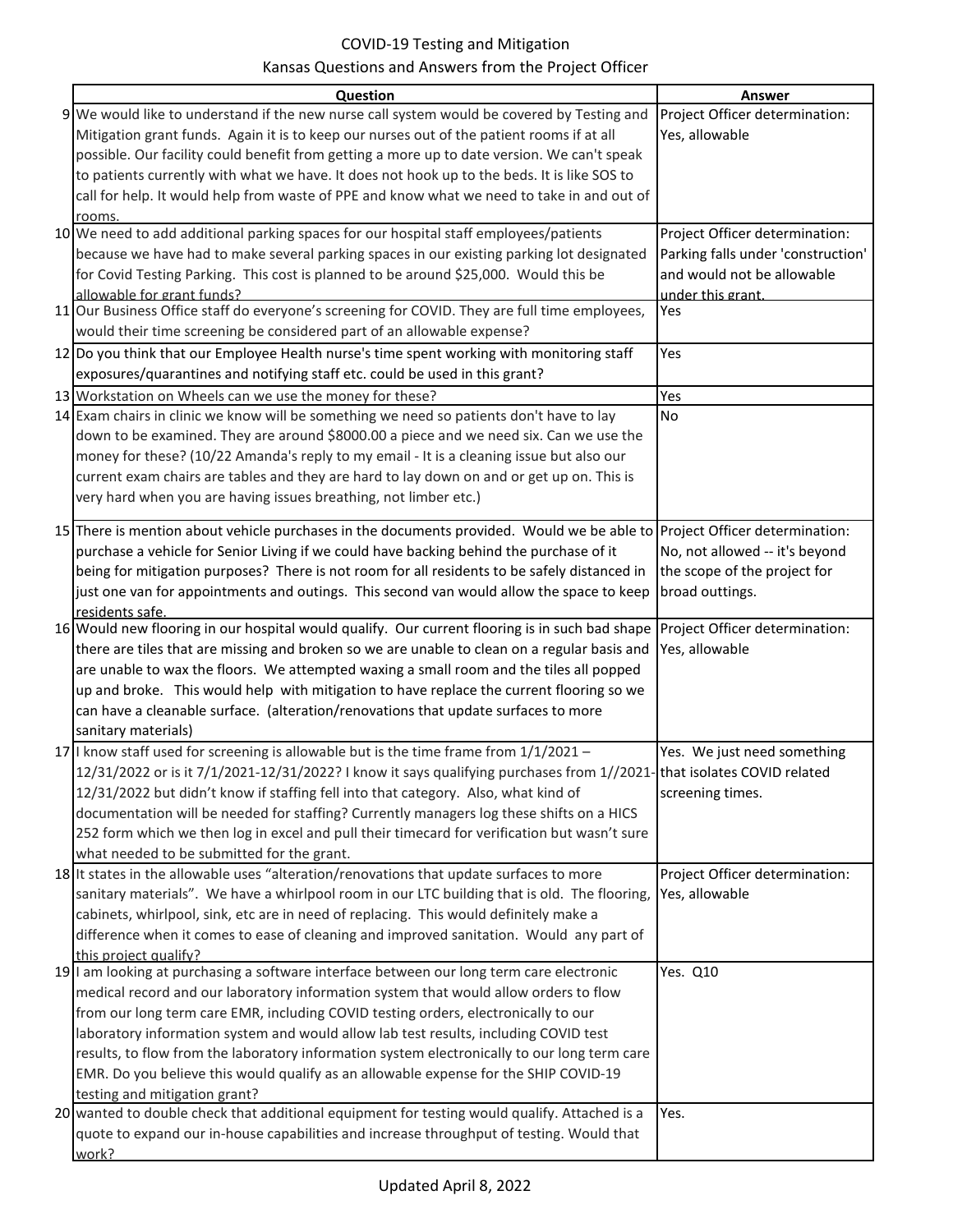| Question                                                                                                                                                     | Answer                             |
|--------------------------------------------------------------------------------------------------------------------------------------------------------------|------------------------------------|
| 21 Will PPE (gloves, gowns, PAPRS, masks, etc) be an allowable expense? I remember Jennifer Yes                                                              |                                    |
| specifically say no hospital beds, ventilators, vaccine distribution, and employee                                                                           |                                    |
| bonuses/retention incentives.                                                                                                                                |                                    |
| 22 Due to an increase in post-COVID lung testing, we need to update our Pulmonary Function                                                                   | Project Officer determination:     |
| Testing equipment at a cost of approximately \$60,000. Does this fit the parameters of the                                                                   | No, this is patient care, so not   |
| SHIP COVID 19 equipment?                                                                                                                                     | allowable under the SHIP Testing   |
|                                                                                                                                                              | and Mitigation Funds               |
| 23 We are thinking about purchasing a new portable x-ray machine and lab equipment for in-                                                                   | Project Officer determination: A   |
| house PCR testing with the SHIP Covid funds. I know the grant will cover the cost of the                                                                     | warranty is allowable, and if paid |
| equipment; however, will it cover extended warranty for years 2-5 after the original                                                                         | up front is allowable.             |
| warranty expires? Normally if you pay for years 2-5 of warranty at the time of purchase                                                                      |                                    |
| they give you a big discount. Please let me know your thoughts as soon as possible                                                                           |                                    |
| because I have two companies that have deals going on if you sign the PO by 09/30/2021 as                                                                    |                                    |
| it is the end of their fiscal year.                                                                                                                          |                                    |
| 24 Air purification systems throughout the hospital that are supposed to speed up clean air<br>exchange hopefully reducing spread of COVID                   | Yes                                |
| 25 In our purchasing department, we want to demo a wall and add in 3 more rolling shelves to                                                                 | Project Officer determination:     |
| store PPE                                                                                                                                                    | Yes, allowable                     |
| $26$ Nurses station – we would like to install a permanent glass barrier on the counter tops                                                                 | Yes                                |
| around the nurses station for additional infection control/reduce spread of illness.                                                                         |                                    |
|                                                                                                                                                              |                                    |
| 27 Registration - We currently have 2 stations where people check in for admission to the                                                                    | Yes - cannot exceed more than      |
| hospital. At these stations, people stand side by side. We would like to recess that area                                                                    | 50% of the award                   |
| and partition it so there is more separation for patients that are checking in. This would be                                                                |                                    |
| remodel and not new construction. Would that be allowed?                                                                                                     |                                    |
| 28 We are looking at replacing beds in the patient care area that would be air flow beds to                                                                  | Project Officer determination:     |
| mitigate blood clots and pressure ulcers. Would this be an allowable expense for the                                                                         | Not allowable                      |
| COVID-19 testing and mitigation grant?<br>29 We would like to know if replacing chairs in our patient rooms and common patient/visitor                       | Project Officer determination:     |
| areas with washable surface chairs would qualify under this funding as a mitigating activity.                                                                | Yes, allowable                     |
|                                                                                                                                                              |                                    |
| 30 Courier vehicle for picking up specimens/swabs from other facilities that we contract with                                                                | Project Officer determination:     |
| and brining those swabs back to our building to run for COVID.                                                                                               | Yes, allowable                     |
| 31 New radios for EMS for purpose of using in case of an influx of COVID patients, to use on                                                                 | Project Officer determination:     |
| our COVID unit that is separate from others so the nurse is isolated, for EMS to use to                                                                      | Yes, allowable                     |
| report possible, suspected, or confirmed COVID patient to ER staff prior to arrival to                                                                       |                                    |
| prepare, also for our door screeners to use when arranging and delegating parking lot                                                                        |                                    |
| COVID swabs.                                                                                                                                                 |                                    |
| 32 We have been discussing remodeling our "link" between our new facility and old facility. It                                                               | Project Officer determination:     |
| would include removing carpet and installing cleanable floors as well as replacing old                                                                       | Yes, allowable                     |
| stained lobby chairs in the link and purchasing cleanable surface chairs. This is one of those                                                               |                                    |
| projects that is costly that we wanted to do for COVID for infection control purposes and                                                                    |                                    |
| now we could afford to with this grant, would this be covered?<br>33 Also, we are wanting to expand and improve our front main parking lot to ease for drive | Project Officer determination:     |
| through COVID testing, would these funds cover that? Would consist of tearing out old                                                                        | Parking falls under 'construction' |
| concrete and installing new concrete and enhancing a drive thru area.                                                                                        | and would not be allowable         |
|                                                                                                                                                              | under this grant.                  |
| 34 Would an HVAC system be covered?                                                                                                                          | Yes                                |
| 35 Another idea I have for utilization of the money would be to get 2 digital signs. We could                                                                | Yes                                |
| use them to update the public on COVID testing and what hours we are doing that. Is that                                                                     |                                    |
| something we could possibly utilize the money for?                                                                                                           |                                    |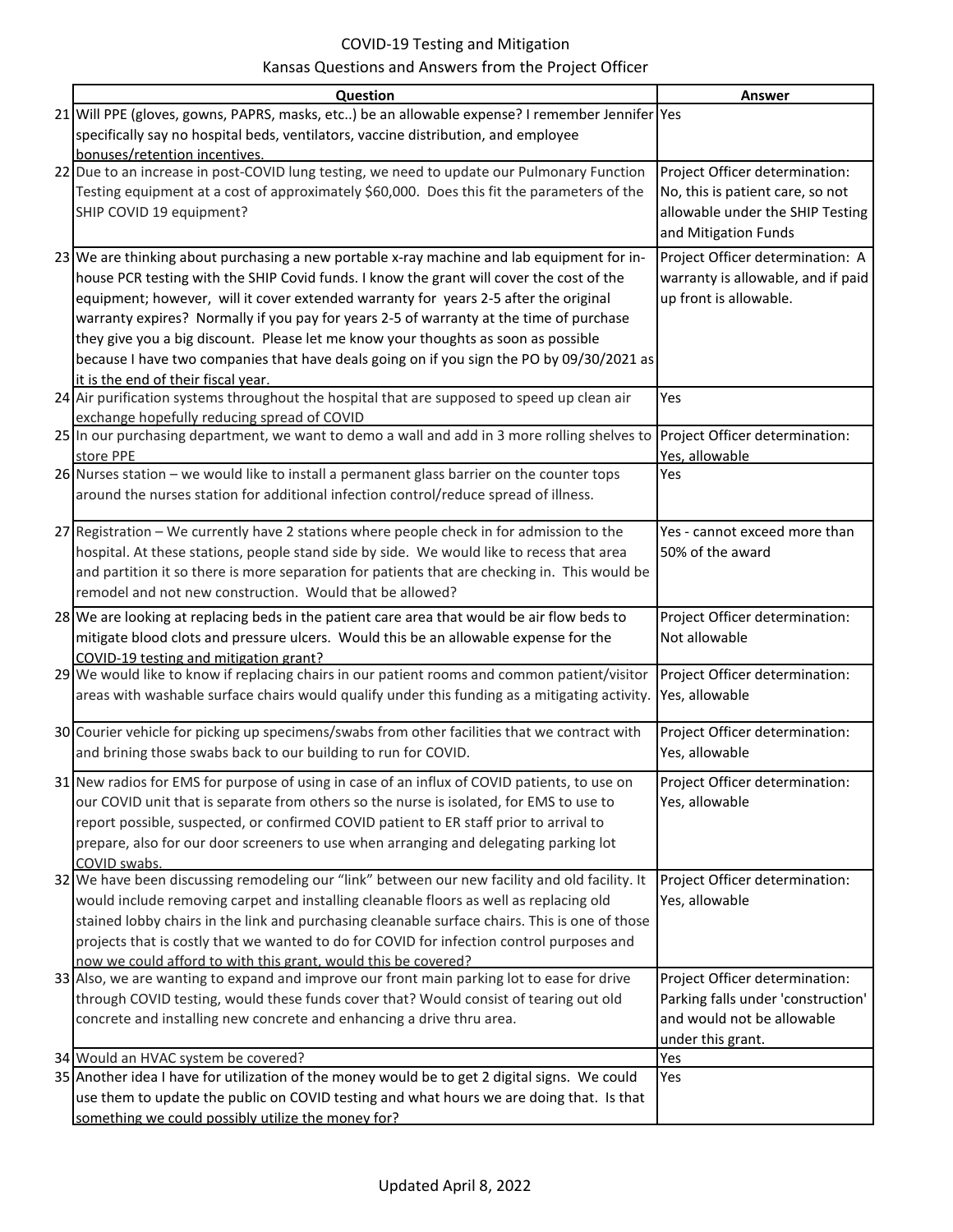| Question                                                                                                                     | Answer                            |
|------------------------------------------------------------------------------------------------------------------------------|-----------------------------------|
| 36 Would we be able to utilize around \$10K in our clinic/patient area for wall protection, new                              | Yes                               |
| paint that is wipeable, and cove base. We are trying to improve our infection control                                        |                                   |
| challenges within the hospital.                                                                                              |                                   |
| 37 Would buying a new server be an approved expense. With the expansion of equipment in                                      | Project Officer determination:    |
| our covid area IT is needing to upgrade to a bigger server.                                                                  | Yes, allowable                    |
| 38 Would it be allowable to spend some of the funds on a refrigerator for our lab department? Project Officer determination: |                                   |
| This would hold reagents for our chemistry analyzer, some of the these reagents would be                                     | Yes, allowable                    |
| related to COVID testing. The question has also arose on a freezer where COVID samples                                       |                                   |
| would be stored.<br>39 if a pizza party and t-shirts that we are purchasing to boost employee morale would be                | No - meals for staff unallowable  |
| approved purchased under the COVID SHIP grant                                                                                |                                   |
| 40 we would like to expand our Pulmonary Rehab, we have had an influx of post COVID                                          | Yes to mitigation of a remodel    |
| patients, but we already have other patients and cannot spread them out from already                                         | but no to equipment. Not to       |
| vulnerable patients, for mitigation purposes without a remodel or expansion                                                  | exceeding more than 50%           |
|                                                                                                                              |                                   |
| 41 We had to purchase new and expand our current Telemetry to accommodate plenty of                                          | Project Officer determination:    |
| room for social distancing to mitigate the spread by seperating our non-COVID from our                                       | same as above -- yes, it is       |
| COVID patients. My purchasing manager is asking whether the grant will also pay for the                                      | allowable and if they pay upfront |
| "Maintenance Contract". We purchased the cardiac system april 2020. Which we                                                 | it's allowable                    |
| extended our telemtry system from 4 to 10 units. The one year full service warranty                                          |                                   |
| expired August 1, 2021. This is \$10,134.68/annually. This contract will run for 5 years.                                    |                                   |
| Total contract is \$50,673.40 for maintenance on the system. We see the purchasing of the                                    |                                   |
| equipment would have been "green lighted" on the examples of approved expenses, but                                          |                                   |
| the cost of the maintenance was in the "gray area" for us.                                                                   |                                   |
| 42 We are planning on setting up a special room in our ER for patients that arrive with COVID                                | Project Officer determination:    |
| symptoms. This room will mitigate the spread of COVID by allowing adequate spacing for                                       | Yes, allowable                    |
| providers and patients to be distanced as much as possible yet also allow room to treat                                      |                                   |
| infectious patients away from other patients coming in for non COVID illness needs. We                                       |                                   |
| would also like to purchase a new ER bed for that room to be utilized for COVID patients. Is                                 |                                   |
| that an expense we could utilize the funding for?                                                                            |                                   |
| 43 Our lobby chairs and registration chairs have cloth backs so they can not be cleaned                                      | Project Officer determination:    |
| appropriately. Could we utilize the funding for some new chairs in those areas?                                              | Yes, allowable                    |
|                                                                                                                              |                                   |
| 44 We would like to submit the expense of a GE Ultrasound machine. I have attached the                                       | No - post COVID pts               |
| justification from the PRMC Ultrasound Department and quotes from GE and Canon. We                                           |                                   |
| are doing a lot of echocardiograms on post COVID 19 patients to determine if lasting                                         |                                   |
| damage has been done to the heart muscle. Research has shown that patients who have                                          |                                   |
| recovered from any level of COVID 19 may have an increased risk of heart failure and other                                   |                                   |
| complications in the future. If this is an approved usage of the SHIP M &L funds please<br>confirm                           |                                   |
| 45 "Alteration/renovations that update surfaces to more sanitary materials" is an allowable                                  | Project Officer determination:    |
| cost. We are in desperate need of replacing/resurfacing our floors in our operating rooms,                                   | Yes, allowable                    |
| as they cannot be properly cleaned to meet infection control standards due to their age                                      |                                   |
| and condition. Would this project be considered an "alteration/renovations that update                                       |                                   |
| surfaces to more sanitary materials" that could qualify under this grant?                                                    |                                   |
| 46 Will having our EMR converted to tablets for the nurses to carry to COVID patient rooms                                   | Project Officer determination:    |
| will be covered by this grant. This will mitigate the spread of COVID because the tablets will                               | Yes, allowable                    |
| be to scan medications and take care of patients w/o taking the whole computer and COW                                       |                                   |
| into COVID rooms and then using that same equipment for other patients. Cerner wants to                                      |                                   |
| charge us to put their services on tablets for us and I would assume this would be covered,                                  |                                   |
| but want to make sure.                                                                                                       |                                   |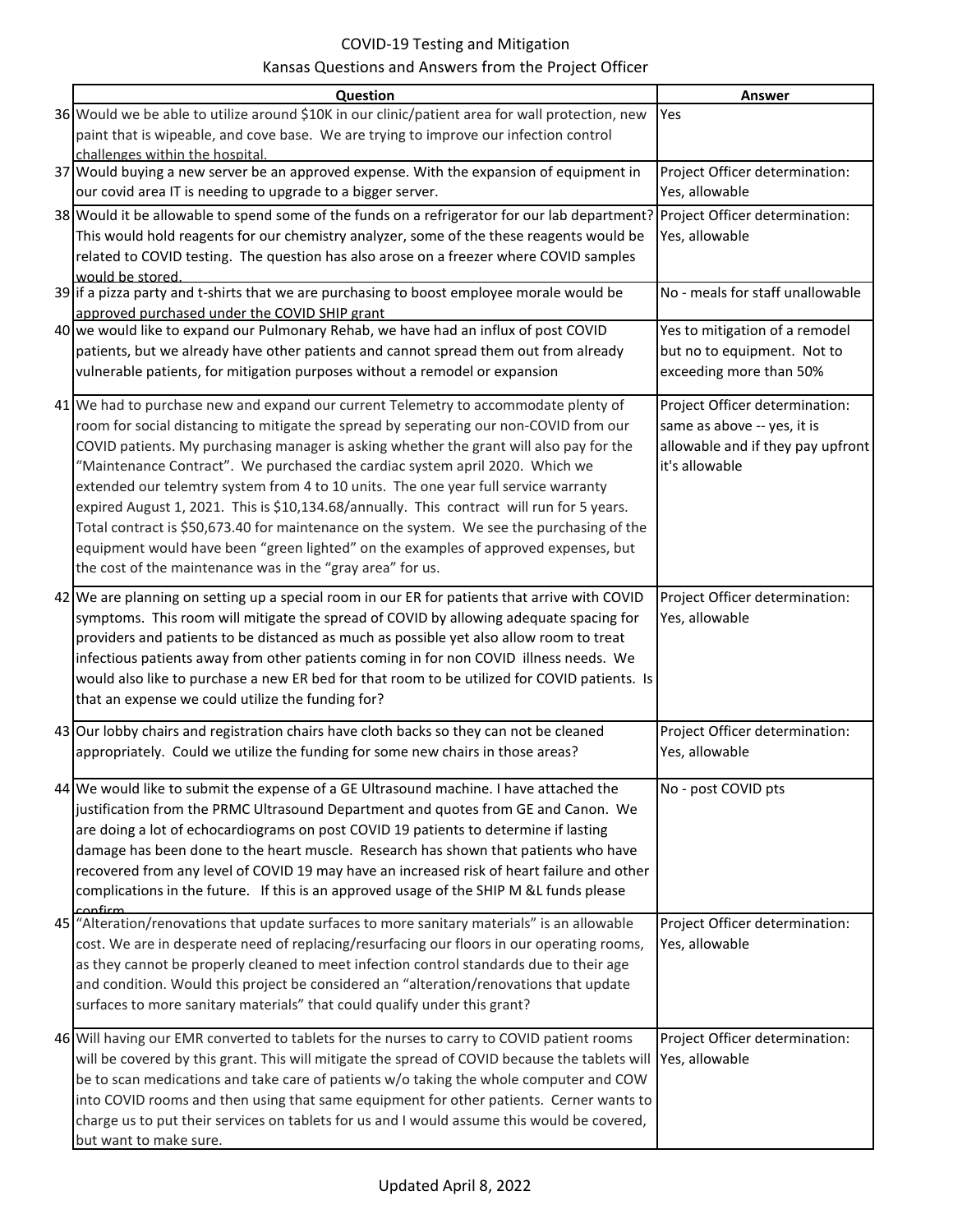| Question                                                                                                                         | Answer                                           |
|----------------------------------------------------------------------------------------------------------------------------------|--------------------------------------------------|
| 47 We have been using a Xenex Robot to disinfect the facility with ultraviolet light. The service Project Officer determination: |                                                  |
| plan is due now. Would the service plan cost be eligible for the Testing & Mitigation grant? Yes, allowable                      |                                                  |
| The Xenex Robot was purchased in September 2020. Also would the cost of replacement                                              |                                                  |
| lamps be eligible?                                                                                                               |                                                  |
| 48 Can we use the grant for a Bidirectional Interface for Covid Reporting and electronic case                                    | Yes                                              |
| reporting for public health measures, would this be acceptable?                                                                  |                                                  |
| 49 We are wanting to put in a shed for Covid-19 testing. However with this shed we would                                         | Project Officer determination: If                |
| like to put electricity into the shed as well. Our thinking behind this situation is to keep the                                 | a shed is a temporary structure,                 |
| covid patients that are testing for outside of the hospital. But most of the time they are                                       | yes and will be taken down after                 |
| wanting a chest xray as well. It does not make sense to just do the covid test outside and                                       | COVID, but if it's breaking                      |
| then bring them inside the four walls of the hospital for the xray. So we would like to set                                      | ground and expanding the                         |
| up our portable xray machine within the shed as well. I do not have quotes or anything on                                        | footprint over the long term,                    |
| this yet, but wanted to see if it would be included and accepted for this grant.                                                 | that is construction and not                     |
|                                                                                                                                  | allowable.                                       |
|                                                                                                                                  |                                                  |
| 50 Could we remodel our patient reception area: re-design to allow sufficient spacing for                                        | Yes to mitigation of a remodel.                  |
| patients checking in; keep the area for them to wait for lab, radiology, etc socially                                            | Not to exceeding more than 50%                   |
| distanced. Estimated remodel cost at \$90,000                                                                                    |                                                  |
| 51 Could we make our website more patient friendly when looking for COVID information:                                           | Project Officer determination:                   |
| hire someone to put COVID testing and education together in such a way that a patient                                            | Yes, allowable                                   |
| could easily find information needed for testing and vaccine clinics, etc. Estimated                                             |                                                  |
| development cost at \$18,000.                                                                                                    |                                                  |
| 52 New, hands free lavatory faucets and battery operated flush kits for toilets \$11,543.40                                      | Yes                                              |
|                                                                                                                                  |                                                  |
| 53 New patient chairs, ours cannot be wiped and disinfected                                                                      | Project Officer determination:                   |
| 54 A few new staff office chairs to replace ripped and cloth chairs                                                              | Yes, allowable<br>Project Officer determination: |
|                                                                                                                                  | Yes, allowable                                   |
| 55 seating outside of the hospital for patients to visit families outdoors                                                       | Project Officer determination:                   |
|                                                                                                                                  | Yes, allowable                                   |
| 56 New vital sign machines needed in testing rooms                                                                               | Yes                                              |
| 57 Replace broken countertops in hospital area where the plywood is showing through,                                             | Yes                                              |
| cannot be properly sanitized                                                                                                     |                                                  |
| 58 Trophon2, completely sanitize ultrasound transducers (which we use to check for blood                                         | Yes                                              |
| clots in COVID patients). We need a way to sanitize this after use.                                                              |                                                  |
| 59 Upgrade to portable Xray. We can use this machine to go in to the isolated room instead of Yes                                |                                                  |
| taking the patient in to the common Xray room.                                                                                   |                                                  |
| 60 They found mold in the RHC. Environmental study named the source of mold was HVAC                                             | HVAC and Countertops covered;                    |
| system. Will replace HVAC, which is on the allowable expense. Mold is in wall paper, so                                          | cans of paint - yes; mold                        |
| they need to have the wall paper removed and paint put in place. The paint will be                                               | mitigation - no                                  |
| washable so they can keep it sanitary. They are also replacing wood countertops with                                             |                                                  |
| bacteria-resistant material, which is clearly allowable. The question is about the wall                                          |                                                  |
| paper. The countertops are covered under the "Alteration/renovations that update                                                 |                                                  |
| surfaces to more sanitary materials." Do you agree that walls are also covered? The                                              |                                                  |
| counter tops and cabinets are wood from the 1980's so they are not bacteria resistant. We                                        |                                                  |
| are just going with an antimicrobial Formica type of material.                                                                   |                                                  |
| 61 Could we use these funds to make 2 of our clinic rooms negative pressure so we can bring                                      | Project Officer determination:                   |
| our sick patients back in house. We modified our old ct trailer to test those patients in. the Yes, allowable                    |                                                  |
| trailer is not RHC space so we will have to move them back in house once the waivers are                                         |                                                  |
| no longer.                                                                                                                       |                                                  |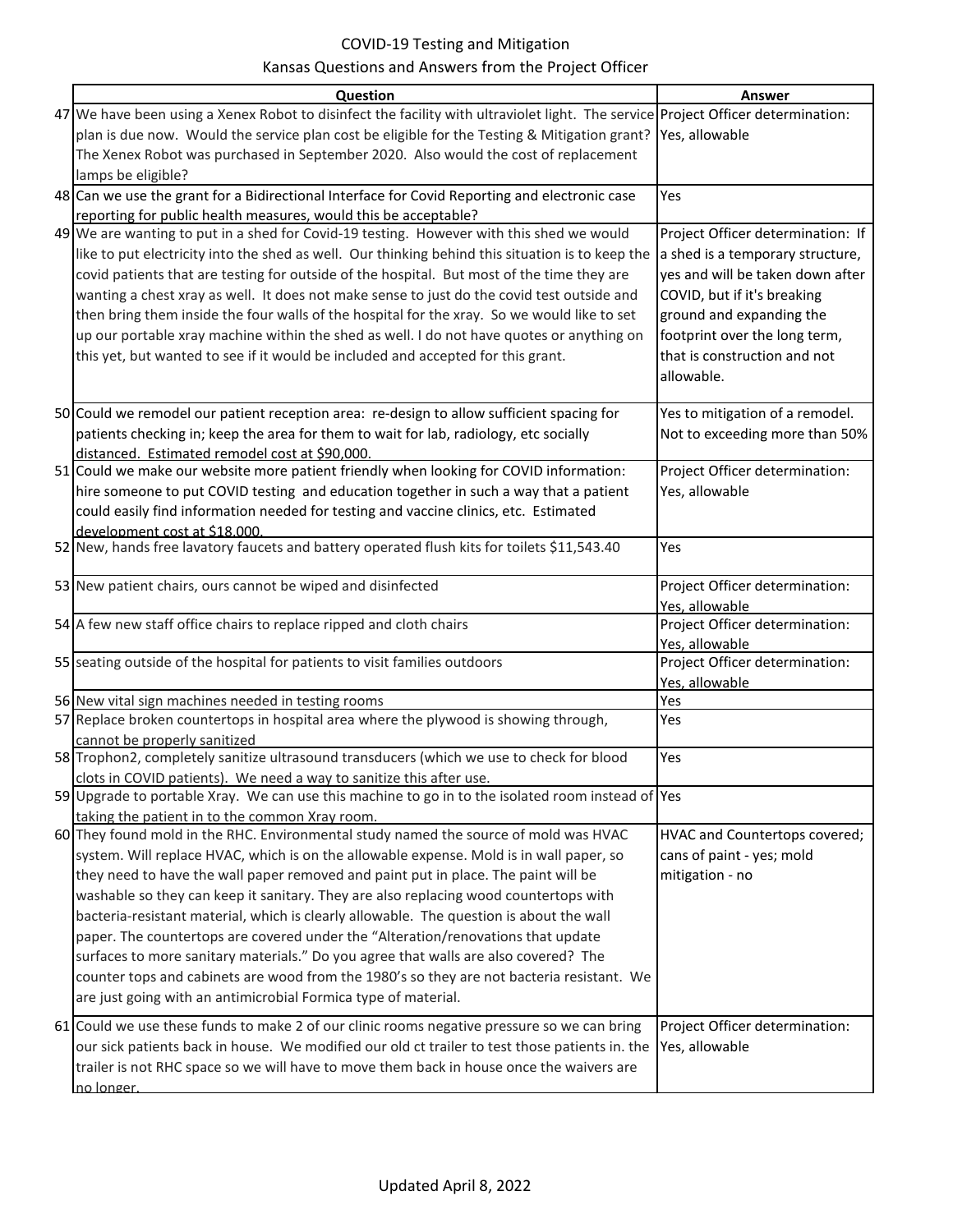| Question                                                                                                                                                                                                                                                                                                                                                                                                                                                                                                                                                                                                                                                                                                                                                                                                                                                                                                                                                                                                                                                                                                                                                           | <b>Answer</b>                                                                                                                                             |
|--------------------------------------------------------------------------------------------------------------------------------------------------------------------------------------------------------------------------------------------------------------------------------------------------------------------------------------------------------------------------------------------------------------------------------------------------------------------------------------------------------------------------------------------------------------------------------------------------------------------------------------------------------------------------------------------------------------------------------------------------------------------------------------------------------------------------------------------------------------------------------------------------------------------------------------------------------------------------------------------------------------------------------------------------------------------------------------------------------------------------------------------------------------------|-----------------------------------------------------------------------------------------------------------------------------------------------------------|
| 62 Our patient room #1 is across from the nurses station is considered a Covid room -<br>however it is an old room so very small and not a handicap accessible bathroom. I thought<br>the remodel of that room to make it bigger and we would make the bathroom bigger and<br>handicap accessible which would make it more efficient plus safer for patients, especially<br>the bathroom, and new flooring for infection etc. Would this be acceptable?                                                                                                                                                                                                                                                                                                                                                                                                                                                                                                                                                                                                                                                                                                            | Project Officer determination: Is<br>there a way that this ties into<br>mitigation? We don't pay for<br>improvements related to rooms<br>for direct care. |
| 63 Employee Assistance Program - Contract cost for 1/1/21 to 12/31/22. Staffing is an<br>ongoing issue as the pandemic continues. Part of keeping adequate staffing levels is<br>addressing burnout and mental health issues that have been caused by the ongoing and<br>continued stress of the pandemic. Paying \$310.00 a month for the program, \$2.45 per<br>person. The program offers mental health services, including help for stress, anxiety and<br>depression to individual employees. This is accomplished in a variety of ways including<br>telephone consultation, access to clinicians, counseling sessions, tele-video consultation,<br>access to member website, work-life assistance, a mobile application, emotional well-being<br>screener, crisis support and training. Employees are able to access on their own for<br>personal services. The program pays for 8 counseling sessions- per issue, per year.                                                                                                                                                                                                                                 | Project Officer determination:<br>Yes, allowable                                                                                                          |
| 64 In our continuing effort to combat COVID-19/SARS COV-2 we are taking extra measures to<br>mitigate the possible spread. We are allowing our employees to work from home if they<br>have been quarantined and are able to work. In order to fully accommodate this it requires<br>some equipment listed below. Digital meeting technology in order to maintain physical<br>distancing and reduce traffic. Technology that applies to virtual meetings and work from<br>home for employees:<br>Phones - Jabra speak 710 MS VoIP- desktop speakerphone, Yealink SIP-T48S- VoIP phone-<br>3 way call capability, Grandstream WP820 Portable Wi-Fi IP Phone<br>Cameras - Yealink UVC20- conference camera, Yealink VP59- Teams Edition- IP video phone-<br>with digital camera, Bluetooth; Laptop - checked out as required - work from home<br>employees; Firewall - VPN's as required - work from home employees<br>All these steps help keep our hospital running smoothly and safely by allowing all at risk<br>employees and quarantined employees to work from home thus preventing the spread of<br>covid and keeping the hospital and its staff functioning. | Project Officer determination:<br>Yes, allowable                                                                                                          |
| 65 EMS is wanting a Z-vent. \$27,292. The Z-vent is designed to filter the air before it is<br>released so it would cut down on the spreading of pathogens while en route to the<br>hospital. It is 4 machines in 1. It has the capability of a CPAP, Bi-level, Synchronized<br>Intermittent Mandatory Ventilation and Assisted Control. Many vents are not designed to<br>be used in a pre-hospital setting, because of the size of this vent it can be taken into a CT,<br>MRI, or other diagnostic settings before ever being tested for Covid.                                                                                                                                                                                                                                                                                                                                                                                                                                                                                                                                                                                                                 | Project Officer determination:<br>Yes, allowable                                                                                                          |
| 66 EMS is wanting a Zoll X Series \$34,254. The Zoll is a device we currently use on every call.<br>The Zoll we have now, we take in on the cot to start getting vitals on all patients.<br>Capabilities are endless on these devices. With the new protocols for EMT's we are able to<br>practice to our full scope. Blood pressure, O2 monitoring, ETCO2 monitoring,<br>AED/Defibrillator, and cardiac are things we all use currently. The new addition will have<br>the ability for BVM measurements as well. The X Series has new technology that can also<br>detect any type of brain injuries that were endured in the field or prior to hospital arrival.<br>Any patient suspected to have Covid must have constant monitoring of their oxygen levels,<br>breathing rate and cardiac activity. The X series would make transporting these patients to<br>the hospital much safer for them and our staff.                                                                                                                                                                                                                                                   | Project Officer determination:<br>This is unclear how it supports<br>mitigation -- as framed it is more<br>direct care, which is unallowable.             |
| 67 We have a project and we were wondering if it would qualify for the COVID SHIP funding.<br>It is a vehicle to haul our medical mobile unit from site to site. We use our medical mobile<br>unit for collection of COVID testing and for vaccination clinics. We are currently using<br>employee personal vehicles, however this is not ideal for long term use.                                                                                                                                                                                                                                                                                                                                                                                                                                                                                                                                                                                                                                                                                                                                                                                                 | Project Officer determination: A<br>vehicle primarily related to<br>COVID testing is allowable.                                                           |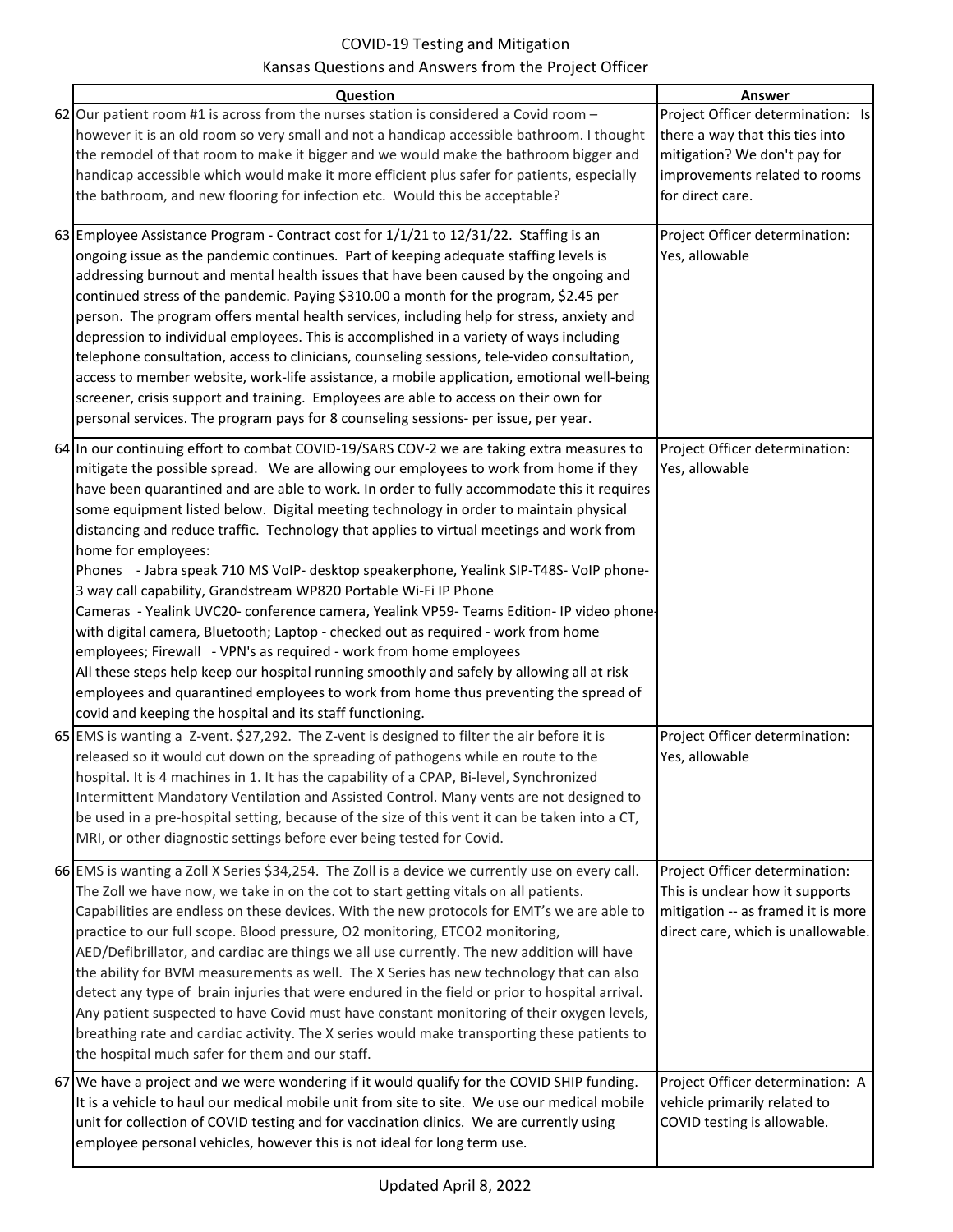| Question                                                                                                                                                                                                                                                                                                                                                                                                                                                                                                                                                                                                                                                                                                                                                 | <b>Answer</b>                                                                                                                                                                                                                                                                                                            |
|----------------------------------------------------------------------------------------------------------------------------------------------------------------------------------------------------------------------------------------------------------------------------------------------------------------------------------------------------------------------------------------------------------------------------------------------------------------------------------------------------------------------------------------------------------------------------------------------------------------------------------------------------------------------------------------------------------------------------------------------------------|--------------------------------------------------------------------------------------------------------------------------------------------------------------------------------------------------------------------------------------------------------------------------------------------------------------------------|
| 68 In the Promoting Interoperability call last Friday, Brenda talked about the 2022 IPPS Final<br>Rules. There are 2 pieces we don't have and we will need them to attest for the 2022 year.                                                                                                                                                                                                                                                                                                                                                                                                                                                                                                                                                             | Monthly fees would be covered<br>during grant period                                                                                                                                                                                                                                                                     |
| In the call she stated that KHA has approved the use of SHIP money to cover these costs.<br>The 2 pieces we don't currently have are Bi-directional exchange and E-Case Reporting. We<br>don't know the official costs of the E-Case reporting but for the Bi-directional it is \$10,000<br>up front fee and there will be a monthly cost as well. Brenda was not sure if the SHIP<br>money would cover the monthly costs or not. Brenda will be sending out how we need to<br>word the documentation to get the SHIP money to cover the costs.                                                                                                                                                                                                          |                                                                                                                                                                                                                                                                                                                          |
| 69 Could this be considered a strategy that would be allowable to reduce/prevent burnout of<br>staff if they were allowed one paid day every 6 months to go and do what they enjoy and<br>add it into our "wellness" activities. If you feel a spelled out policy would enhance, I can<br>provide that as well. It would be nice if this is not allowed - what they would allow as a<br>strategy to reduce staff burnout.                                                                                                                                                                                                                                                                                                                                | Project Officer determination:<br>Unfortunately, this would not be<br>allowable. As far as allowable<br>activities, we've heard of<br>hospitals creating a space for<br>staff to unwind/ exercise/etc.,<br>hospitals contracting with a third<br>party to provide staff with<br>coaching, mental health services,<br>etc |
| 70 Also, the employees were having to use their own vehicles to take samples to Liberal for us Project Officer determination:<br>when we need a fast PCR test done. We have a hospital vehicle, but it is not ok to drive out<br>of town. Do you think we could get a vehicle in case we need to run samples? Also, we have testing and/or mitigation<br>a surplus of patients needing oxygen short-term because of COVID and our DME has no<br>way to take oxygen to the patients without using her own vehicle. We did just buy a PCR<br>machine so we may not be running samples as often anymore, just in case of emergency<br>I'm sure, but the oxygen concentrators are becoming a hassle having to pick up and drop<br>off in their own vehicles. | The vehicles primary use must be<br>related. So running samples or<br>other testing related activities<br>would need to be the primary<br>function of the vehicle.                                                                                                                                                       |
| 71 We would like to use the funds to purchase a CT injector. The Hospitalists and quite a few<br>of the ER Providers order CTA Chests on patients with COVID prior to admitting or<br>transferring. There is also research that says COVID causes Pulmonary Embolism in about<br>30(give or take)% of patients with active disease. The CT injector aids in the process of<br>identifying the pulmonary embolism. Can you check and see if this would be allowable?<br>Thanks!                                                                                                                                                                                                                                                                           | No; Pt care - not covered                                                                                                                                                                                                                                                                                                |
| 72 Would monitoring equipment that is connected directly to patient and centrally monitored  Yes<br>(measuring vital signs, continuous pulse ox, etc.) be covered? This would help reduce the<br>amount of exposure for staff, decrease PPE usage, and reduce the risk for cross<br>contamination and possible spread of covid from using portable equipment.                                                                                                                                                                                                                                                                                                                                                                                            |                                                                                                                                                                                                                                                                                                                          |
| 73 Would the purchase of a Vapotherm machine would qualify under the grant? The cost is<br>\$7,238, I have attached the quote for reference. In terms of need and criticalness it goes<br>like this Vapothem, bipap and then full ventilator. We currently do not have any<br>ventilators, I have reached out to another grant to request funding for two bipap<br>/ventilator combos and am awaiting approval. We are constantly moving our one<br>Vapotherm around from patient to patient, based on criticalness of need                                                                                                                                                                                                                              | No; Patient care - not covered                                                                                                                                                                                                                                                                                           |
| 74 Could we use funds to purchase an AIRVO? The AIRVO 2 is a humidifier with integrated<br>flow generator that delivers high flow warmed and humidified respiratory gases to<br>spontaneously breathing patients.                                                                                                                                                                                                                                                                                                                                                                                                                                                                                                                                        | No, Pt care - not covered                                                                                                                                                                                                                                                                                                |
| 75 Could we use funds to purchase respirators such as respratory papr?                                                                                                                                                                                                                                                                                                                                                                                                                                                                                                                                                                                                                                                                                   | Yes                                                                                                                                                                                                                                                                                                                      |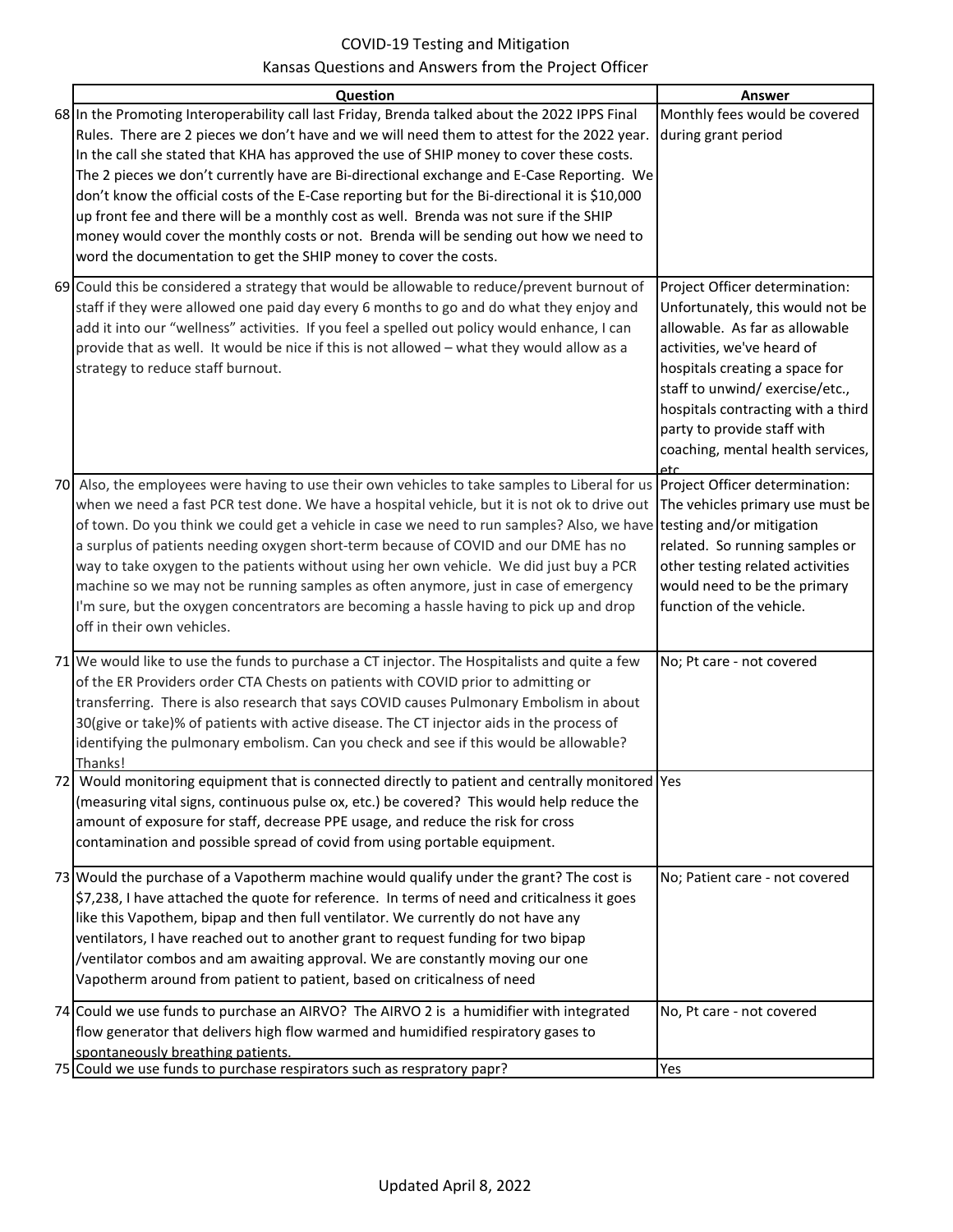|                                                                                                                                                | Answer                             |
|------------------------------------------------------------------------------------------------------------------------------------------------|------------------------------------|
| Question<br>76 Our patient room one which is right across from our nurses station is used for covid testing, Yes - as long as less than 50% of |                                    |
|                                                                                                                                                |                                    |
| as well as housing covid patients is very small. To mitigate the disease by enlarging this                                                     | award. If more, has to go to PO    |
| room would allow us to have more adequate spacing as well as replacing/resurfacing the                                                         | for approval prior                 |
| counter top and flooring which would be better for cleaning to meet infection control                                                          |                                    |
| standards due to the age and condition.                                                                                                        |                                    |
| 77 We have an old dumb waiter here to transfer patient trays down stairs from the patient                                                      | 1/10/22 - Project Officer          |
| floor to our dietary dish sanitizing area in the basement in the kitchen. It's VERY old and                                                    | determination: This would be       |
| starting to quit on us, we use it to bring patient trays and other patient items down to be                                                    | allowable and be considered        |
| sanitized and cleaned, lessening the risk of exposure on contact surfaces. I should be able                                                    | minor A/R because it is            |
| to replace the whole dumb waiter with a two man elevator in the same shaft for nearly the                                                      | necessary for the hospitals larger |
| same cost as replacing a dumb waiter, allowing not only a way to get things to the sterilizer                                                  | mitigation strategy.               |
| in the basement but also mitigation equipment that we need to purchase will have a place                                                       |                                    |
| to be stored. Currently we can't purchase a much needed floor cleaner because we do not                                                        |                                    |
| have space on the first floor to store it anywhere. We have a ton of space in the basement                                                     |                                    |
| but the only access is stairs and no way to get it down there. We could also use a robotic                                                     |                                    |
| room sterilizer if I could store it in the basement only again, no way to get it down                                                          |                                    |
| there. Would the replacement of this be covered?                                                                                               |                                    |
|                                                                                                                                                |                                    |
| 78 We are in need of a second set of automatic entry doors and a wall to create a screening                                                    | Yes - as long as less than 50% of  |
| entrance for our ER. We currently do not have this in place so screenings are face to face                                                     | award. If more, has to go to PO    |
| once we bring them in out of the weather. If we add this second entrance we can install a                                                      | for approval prior.                |
| speaker with our nurse call system and avoid exposure by face to face contact, allowing our                                                    |                                    |
| medical staff to have proper PPE before bringing the patient inside. Would this be                                                             |                                    |
| covered?                                                                                                                                       |                                    |
| 79 Dimension Chemistry Analyzer - this machine has the availability to perform the COVID                                                       | Project Officer determination: If  |
| total antibody test on patients. The machine is also used in the treatment of COVID positive this machine allows for COVID                     |                                    |
| patients. The analyzer allows clinicians to run diagnostic lab tests on COVID positive                                                         | testing, then it would be          |
| patients to determine if further treatment is necessary, and what treatment plan is                                                            | allowable.                         |
| appropriate for the patient.                                                                                                                   |                                    |
| 80 BioFire - COVID-19 is a top concern for patients and clinicians, but several respiratory                                                    | Yes                                |
| pathogens can cause nearly indistinguishable symptoms. The BioFire helps clinicians quickly                                                    |                                    |
| diagnose whether the respiratory infection is COVID-19, influenza, RSV, or many others.                                                        |                                    |
| Rapid respiratory PCR test results may enable better-informed diagnosis and treatment of                                                       |                                    |
| patients. Quick turnaround on a broad menu of pathogens may also help clinicians make                                                          |                                    |
| vital decisions regarding admission, isolation, cohorting, and additional diagnostic testing.                                                  |                                    |
| 81 Lab EDI interface devices (2) that carry lab results (including COVID-19 testing results)-                                                  | Yes                                |
| \$5000                                                                                                                                         |                                    |
| 82 1-Year Maintenance agreement for Cepheid machine that we use for COVID testing at our                                                       | Yes                                |
| facility.                                                                                                                                      |                                    |
| 83 Portable x-ray machine (our hospital currently does not have this tech available so we have                                                 | Yes                                |
| to transport COVID patients through the facility to get them a chest x-ray) ~\$115,000. Our                                                    |                                    |
| radiology director is currently in the process of evaluating options and pricing for these                                                     |                                    |
| machines.                                                                                                                                      |                                    |
| 84 Installation of a fresh-air handler for one of our patient wings. Currently this space has                                                  | Yes                                |
| minimal fresh air ventilation. ~\$115,000                                                                                                      |                                    |
| 85 PPE Storage cart for COVID ward (~\$1800)                                                                                                   | Yes                                |
| 86 We are needing to make some renovations for an additional clinic nurses station. We have                                                    | <b>Yes</b>                         |
| had to add nurses during Covid to keep up with testing. Also our current nurses station                                                        |                                    |
| doesn't meet the OSHA six feet standard. This project will be around 15k.                                                                      |                                    |
|                                                                                                                                                |                                    |
| 87 We would like to fully enclose our hospital nurses station with glass to protect our clinical                                               | Yes                                |
| team. This project should not exceed \$25k.                                                                                                    |                                    |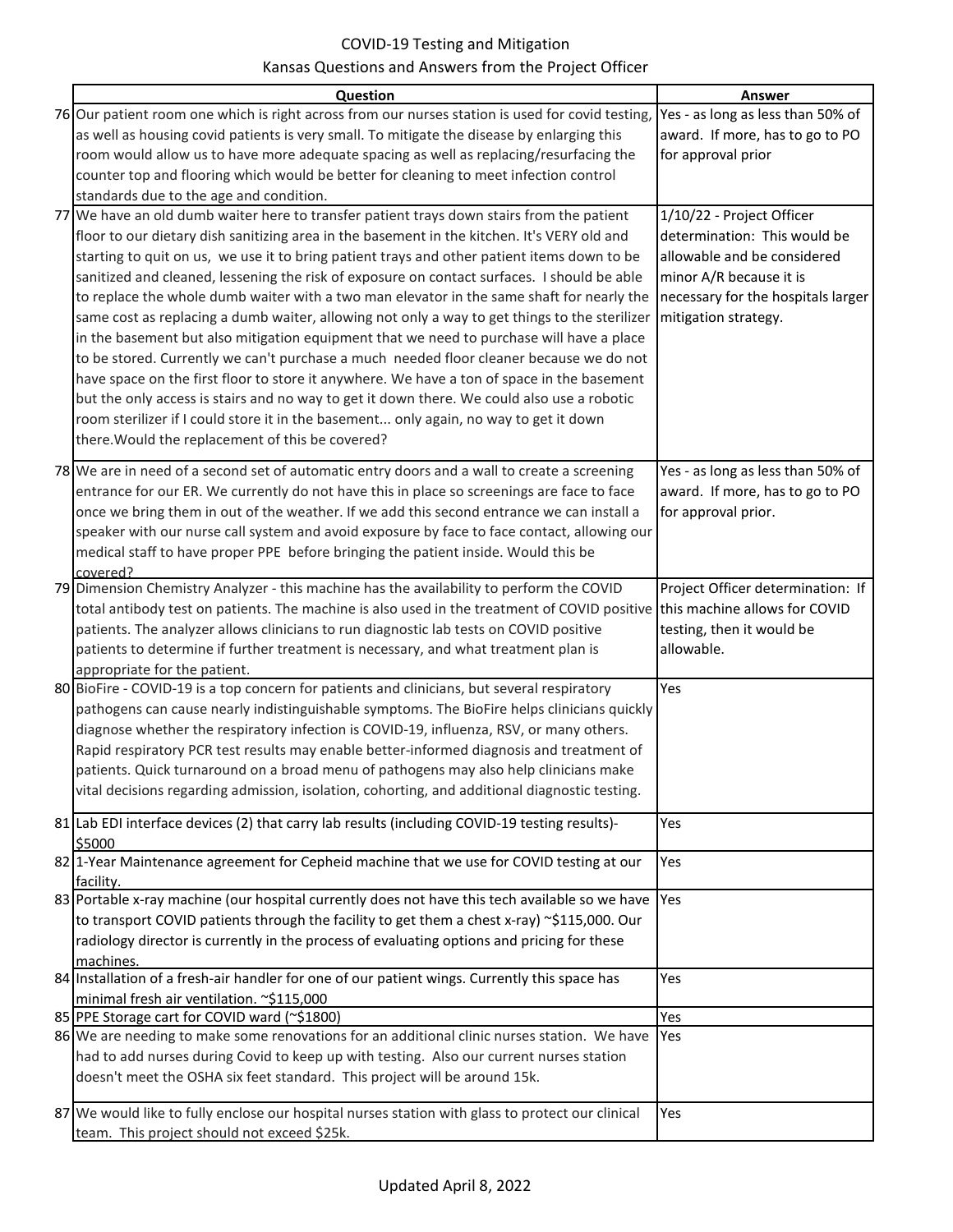| Question                                                                                                                   | Answer                            |
|----------------------------------------------------------------------------------------------------------------------------|-----------------------------------|
| 88 We are seeking funding to replace our current workflow for the patient/client                                           | Project Officer determination:    |
| acknowledgement process on most of our forms and documents, with an electronic                                             | Allowable                         |
| signature process, using a product called e-Signature. E-Signature is a paperless,                                         |                                   |
| contactless hardware/software solution that would eliminate up to 7 points of contact with                                 |                                   |
| our current paper-based forms, ultimately reducing the chances of spreading COVID or                                       |                                   |
| COVID-like diseases.                                                                                                       |                                   |
| 89 I am wondering if the expense of a Community Health Needs Assessment would be covered No for T&M Will research and      |                                   |
| by the SHIP grant. We feel it would benefit us to prioritize health needs, and to plan and                                 | reply for Regular SHIP            |
| hopefully met some of the community health needs. After talking with my CEO, she                                           | No for Regular SHIP               |
| wanted me to check if the SHIP Testing and Mitigation grant could cover the expense.                                       |                                   |
|                                                                                                                            |                                   |
| 90 When reading through the guidance I had a question about the EMR expense. Currently in                                  | Project Officer determination:    |
| our Rheumatology clinic everything is on paper and no telehealth options really, would we                                  | Unfortunately, we cannot fund     |
| be able to use funds from the grant to purchase an EMR system? The cost is around \$3,000 EMRs in their entirety. If there |                                   |
| per month. Currently in Rheumatology all patients have to be seen in person as we actually are specific modules of the EMR |                                   |
| have no EMR. This also means that when we have staff out with COVID-19 there is no one                                     | that are related to COVID         |
| in the office to process records, send orders, or file the patient charts. Dr. Anderson would                              | testing/mitigation/contact        |
| also be able to do more oversight of his PAs if he was able to see the charts remotely from                                | tracing, costs for those could be |
| his main office. Having no EMR requires more face-to-face time for our staff to be exposed                                 | covered with the grant.           |
| to potentially infected patients. If we had an EMR, the staff exposure time could be                                       |                                   |
| mitigated from possibly contracting COVID and then passing it on to other patients and                                     |                                   |
| staff.                                                                                                                     |                                   |
| 91 New SAN for remote computers to access our EMR - need to be able to handle remote                                       | Yes                               |
| access everyday. This will very much strengthen the hospital's core capacity.                                              |                                   |
| 92 Computers/Terminals for each patient room (approx 15): We currently have a computer                                     | Project Officer determination:    |
| on wheels that moves between patients rooms, so to mitigate the spread of COVID, we                                        | Allowable                         |
| want to eliminate this practice by placing permanent terminals in each room. 02/25 -                                       |                                   |
| Project Officer determination: This is a grey area. I think we would need a clear                                          |                                   |
| justification of how this mitigates the spread. 3/03 - CEO response: We currently have a                                   |                                   |
| laptop with meds and scanner (computer on wheels-COW) that we utilize for all patients,                                    |                                   |
| and it can be wheeled room to room for patient charting, medications, etc. Instead of                                      |                                   |
| having this equipment go in and out of all patient rooms, including COVID+ patient rooms,                                  |                                   |
| we would have this equipment installed in each patient room to avoid potential cross-                                      |                                   |
| contamination between patients, staff, and rooms and thus help prevent the spread of                                       |                                   |
| 93 Automated Door System/Keypad Entry: We would like to add additional doors/keypads to                                    | Yes                               |
| our current automated door system. Areas/Doors to be added include our COVID unit and                                      |                                   |
| our COVID testing/vaccination areas. This will allow us to limit access and allow only                                     |                                   |
| authorized individuals into these areas.                                                                                   |                                   |
| 94 Can we use this funding to test our staff PCR. Insurance would fully cover this however our                             | Yes - testing supplies and staff  |
| providers think this an issue of why our staff does not want to come in and get tested if                                  | time to perform testing           |
| they have signs and symptoms. Currently we are getting charged for the PCR testing                                         | No - staff time to come in to get |
| supplies. Can we use the mitigation funds to pay for staff hours and testing supplies to                                   | tested                            |
| make sure this is a safe environment?                                                                                      |                                   |
| 95 We have already finished this renovation project and we were hoping it can be covered                                   | Project Officer determination:    |
| under this program. We remodeled 3 ICU rooms with negative pressure for Covid-19                                           | Allowable. They are welcome to    |
| patients. The total project was \$305,415.00, I have attached the final bill so you can use it                             | charge that to the grant as it is |
| for your approval process. Please let me know what you find out.                                                           | an allowable cost and it was      |
|                                                                                                                            | completed pre-award.              |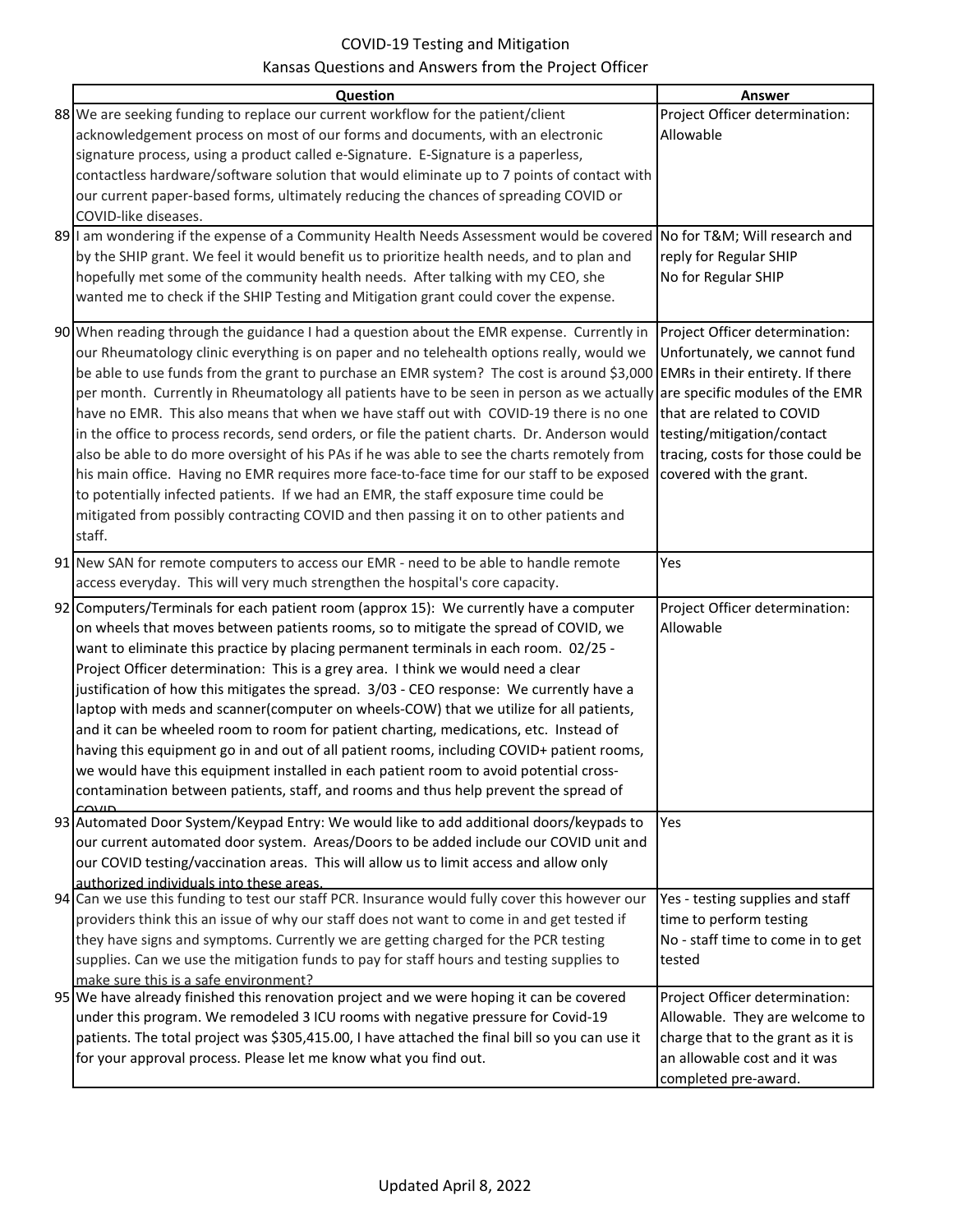| Question                                                                                                                                                                                                                                                                                                                                                                                                                                                                                                                                                                                                                                                                     | <b>Answer</b>                                                                                                                                                                                                                                                        |
|------------------------------------------------------------------------------------------------------------------------------------------------------------------------------------------------------------------------------------------------------------------------------------------------------------------------------------------------------------------------------------------------------------------------------------------------------------------------------------------------------------------------------------------------------------------------------------------------------------------------------------------------------------------------------|----------------------------------------------------------------------------------------------------------------------------------------------------------------------------------------------------------------------------------------------------------------------|
| 96 We looked at many ways to decrease/mitigate the spread of infection. One thing we                                                                                                                                                                                                                                                                                                                                                                                                                                                                                                                                                                                         | Project Officer determination:                                                                                                                                                                                                                                       |
| noticed was that our wheelchairs used to transport our covid patients from the ER to the                                                                                                                                                                                                                                                                                                                                                                                                                                                                                                                                                                                     | Allowable                                                                                                                                                                                                                                                            |
| inpatient area were worn (showing cracks and tears in the surface). We want to replace 3                                                                                                                                                                                                                                                                                                                                                                                                                                                                                                                                                                                     |                                                                                                                                                                                                                                                                      |
| wheelchairs so that transporting patients would be less of a risk. The wheelchair parts (legs                                                                                                                                                                                                                                                                                                                                                                                                                                                                                                                                                                                |                                                                                                                                                                                                                                                                      |
| and arms) would be billed separately due to shipping issues.                                                                                                                                                                                                                                                                                                                                                                                                                                                                                                                                                                                                                 |                                                                                                                                                                                                                                                                      |
| 97 Could we use this to pay for housekeeping staff time: I included a graph that has the                                                                                                                                                                                                                                                                                                                                                                                                                                                                                                                                                                                     | 02/25 - Project Officer                                                                                                                                                                                                                                              |
| number of covid discharges from each area, along with the average cleaning time for each<br>room, total hours, average hourly rate, and then total compensation amount. Along with<br>the graph is this explanation. Housekeeping: Time spent doing terminal cleaning in Covid-<br>19 rooms (upon discharge). We counted the time spent cleaning x the number of covid<br>discharges in each area to come up with this amount. Proper cleaning has been emphasized has increased because of COVID<br>to mitigate the spread of Covid-19.                                                                                                                                     | determination: I think this may<br>be allowable, but it also needs to<br>be reasonable and allocable. So,<br>for example, if the housekeeping<br>or things take longer to celan in<br>COVID roms, perhaps the<br>difference between that and<br>other rooms might be |
|                                                                                                                                                                                                                                                                                                                                                                                                                                                                                                                                                                                                                                                                              | reasonable. But that is more up<br>to you at the state to help<br>hospitals determine what would<br>be reasonable.                                                                                                                                                   |
| 98 New steam sterilizer - this instrument sterilizer would replace our current one nearing end<br>of life and would continue to allow RRH to provide sterilization to instrumentation that is<br>sometimes used on COVID positive patients (but not only on COVID positive - used for<br>surgical dept.) as this sterilizer is used on instrumentation packs from our Emergency<br>department, hospital and clinic facility instruments.                                                                                                                                                                                                                                     | Yes                                                                                                                                                                                                                                                                  |
|                                                                                                                                                                                                                                                                                                                                                                                                                                                                                                                                                                                                                                                                              |                                                                                                                                                                                                                                                                      |
| 99 Replacing/updating flooring in several areas within our facility to help update the surfaces<br>to a more sanitary material. This would be updating the flooring to help increase cleaning<br>to meet infection control standards which is affected by the current condition and age of<br>the flooring                                                                                                                                                                                                                                                                                                                                                                   | Yes                                                                                                                                                                                                                                                                  |
| 100 Through COVID we have had to try to find ways to communicate to family members outside Yes                                                                                                                                                                                                                                                                                                                                                                                                                                                                                                                                                                               |                                                                                                                                                                                                                                                                      |
| of face-to-face visits. We have used iPads in the past to help communicate but our internet<br>connection is spotty. We are looking for a purchase of a WiFi infrastructure upgrade. Our<br>current vendor security support on our current hardware will end in April. The total<br>purchase price for this would be \$40,149. Would this be a qualifying purchase?                                                                                                                                                                                                                                                                                                          |                                                                                                                                                                                                                                                                      |
| 101 Through Covid we have had several new policies and trainings that we are needing to help<br>implement with our team members. Unfortunately, we are not able to do these trainings<br>in person due to possible exposure. We are looking for a purchase of a training module<br>through our current platform where our policies our housed. This would allow our staff to<br>be able to view a policy and do a training quiz, video, or demonstration on a particular<br>Covid policy that is continually changing without having to risk getting multiple individuals<br>in a room together. The total purchase price we are looking for on this purchase is<br>\$12,000 | Yes. Could also utilize regular<br>SHIP under Emergency<br>Preparedness for training.                                                                                                                                                                                |
| 102 We currently have an ice chest that we fill with a scoop in our nursing area and in our<br>general coffee shop are. We were wondering if a hands free ice machines for these areas<br>would be allowable through this grant to prevent ice contamination? Please let us know if<br>this would work.                                                                                                                                                                                                                                                                                                                                                                      | Project Officer determination:<br>No, out of the scope of the<br>grant.                                                                                                                                                                                              |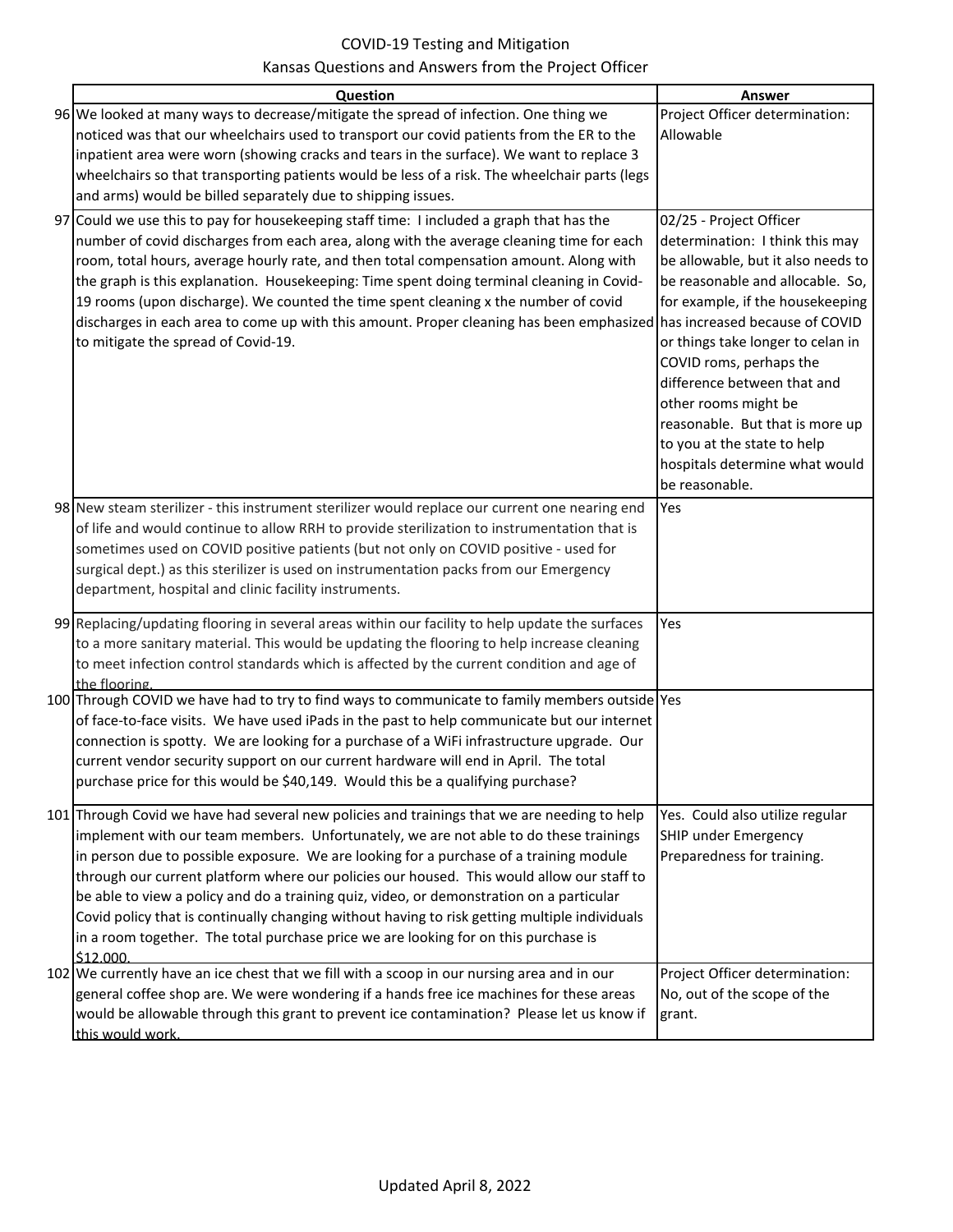| Question                                                                                                                                | Answer                         |
|-----------------------------------------------------------------------------------------------------------------------------------------|--------------------------------|
| 103 Can we use funds to cover the isolation leave for our COVID positive staff (not work related) No                                    |                                |
| or leave to care for COVID positive dependent children? Our thinking is that by covering                                                |                                |
| these hours, staff will be more apt to test and will reduce the stress related to missing work                                          |                                |
| in addition to being COVID positive. When the ETS came out we did not have any COVID                                                    |                                |
| funds due to the transition from Great Plains Health Alliance. Since we had sick leave                                                  |                                |
| separate from vacation, we had staff use their sick time to cover these hours. Now that we                                              |                                |
| are seeing higher rates of positive cases, and even staff members who are vaccinated,                                                   |                                |
| boosted, and in one case COVID positive in October and again this January (unbelievable),                                               |                                |
| staff are faced with having to completely deplete their sick leave. If we could allocate grant                                          |                                |
| funds for verified COVID positive, we would like to alleviate this stress.                                                              |                                |
|                                                                                                                                         |                                |
|                                                                                                                                         |                                |
| 104 Also, one of the FAQ said that upgrading a server is allowable. We have 3 servers that are                                          | Yes - based on the PO          |
| almost at critical points needing replaced. We began planning for this in 2021 but did not                                              | determination                  |
| get it done. Would it be allowable to use grant funds for all or some of this expense? Even                                             |                                |
| replacing 1 with grant funds would significantly reduce this expense and allow us to meet                                               |                                |
| the growing demands of our IT systems.<br>105 Digital and directional signage - PRMC would like to add hospital complex digital signage | Yes                            |
| and directional signage to help patients get the COVID information and assistance they                                                  |                                |
| need. The digital signage would be placed on Highway 54 on the north side of the hospital                                               |                                |
| complex where a majority of the traffic is concentrated. The digital signage would inform                                               |                                |
| the public where the testing sights are located on any given day and give directions for                                                |                                |
| those seeking COVID testing or treatment in the PRMC Emergency Department, which is                                                     |                                |
| located on the south side of the hospital.                                                                                              |                                |
| Directional illuminated signs would be needed to direct people to the PRMC ED entrance                                                  |                                |
| where periodic drive-by testing is available as well as COVID treatment. Three illuminated                                              |                                |
| signs would be needed (one for the west and east sides of the campus and one on the                                                     |                                |
| south side of the hospital). Since PRMC is a regional facility, it is important to direct                                               |                                |
| patients to the PRMC ED area for COVID testing and admittance who may not be familiar                                                   |                                |
| with the City of Pratt.                                                                                                                 |                                |
| Pratt does not have any marketing capabilities that can touch large segments of the public.                                             |                                |
| The newspaper is a weekly edition with minimal circulation and social media does not                                                    |                                |
| touch a significant portion of the population considering that over 20% of the population is                                            |                                |
| 65+. The addition of digital signage will improve access to information about COVID testing                                             |                                |
| and treatment protocols.                                                                                                                |                                |
| The digital signage would cost \$99,877.42. The three illuminated signs would cost                                                      |                                |
| \$51.524.93.                                                                                                                            |                                |
| 106 We are looking to purchase a golf cart to transport the testing specimen to the lab for                                             | Project Officer determination: |
| faster turnaround times for results. The golf cart will also assist marketing education                                                 | Allowable                      |
| materials for COVID-19 throughout the community, at public events, and vaccine clinics. -                                               |                                |
| read full proposal                                                                                                                      |                                |
| 107 We need to add additional security cameras on the doors where we are doing patient                                                  | Project Officer determination: |
| screening and our door where people come to be vaccinated so that nurses can directly see No, outside the scope of this                 |                                |
| who is at the door and also note if they are in distress. Would this be allowable?                                                      | grant.                         |
| 108 Would it be allowable to utilize funds to purchase a portable ultrasound machine? This                                              | Yes                            |
| machine could be used to perform Echos on COVID positive patiens in our ED or Inpatient                                                 |                                |
| setting. The machine would be taken to the patient so the patient would not have to be                                                  |                                |
| transported through the facility and limit the COVID exposure.                                                                          |                                |
| 109 Installation and modification for 5 in ceiling Hepa filters                                                                         | Yes                            |
| 110 Portable GB 300 units (Hepa filters) for air exchange in areas such as cafeteria, hopital                                           | Yes                            |
| waiting, ED waiting, Surgery waiting and 6 for clinic waiting areas - Hospital Only                                                     |                                |
|                                                                                                                                         |                                |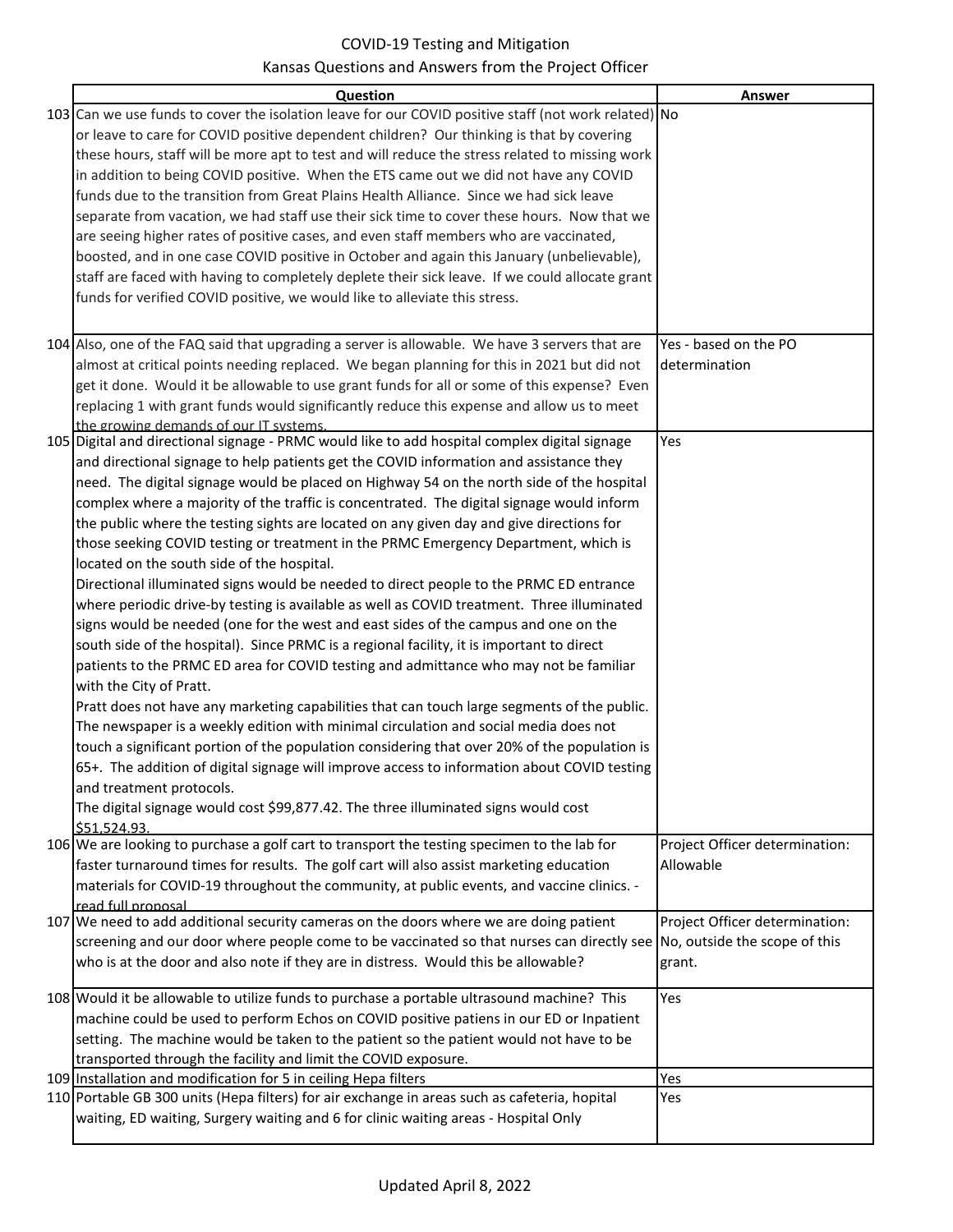| Question                                                                                                                        | Answer                                                                                                                                                                                                                                                                                                               |
|---------------------------------------------------------------------------------------------------------------------------------|----------------------------------------------------------------------------------------------------------------------------------------------------------------------------------------------------------------------------------------------------------------------------------------------------------------------|
| 111 Portable GB 300 units (Hepa filters) for air exchange in areas such as cafeteria, hopital                                   | Yes                                                                                                                                                                                                                                                                                                                  |
| waiting, ED waiting, Surgery waiting and 6 for clinic waiting areas - Hospital and Clinics                                      |                                                                                                                                                                                                                                                                                                                      |
|                                                                                                                                 |                                                                                                                                                                                                                                                                                                                      |
| 112 CAPR units and supplies                                                                                                     | Yes                                                                                                                                                                                                                                                                                                                  |
| 113 Disinfection Cabinets for items such as stethoscopes, SaO2 monitors, phones, etc.                                           | Yes                                                                                                                                                                                                                                                                                                                  |
| 114 Additional Fit Testing Hood and Supplies                                                                                    | Yes                                                                                                                                                                                                                                                                                                                  |
| 115 Hand Hygiene Monitoring System - to mitigate the spread using blue tooth technology to                                      | Project Officer determination:                                                                                                                                                                                                                                                                                       |
| identify movement of the health care worker in the patient room and identify moments of                                         | Allowable                                                                                                                                                                                                                                                                                                            |
| hand hygiene behind closed doors and limits the need for direct observation which is near                                       |                                                                                                                                                                                                                                                                                                                      |
| impossible with a COVID patient. Software also will monitor length of time in a patient                                         |                                                                                                                                                                                                                                                                                                                      |
| room/isolation room since pathogens exposure and potential for transmission go hand in                                          |                                                                                                                                                                                                                                                                                                                      |
| hand. Would also be able to be used for hourly rounding and limit exposure to contagious                                        |                                                                                                                                                                                                                                                                                                                      |
| isolation room patients by utilizing just in time correction of non-conformance with safety                                     |                                                                                                                                                                                                                                                                                                                      |
| round protocols.                                                                                                                |                                                                                                                                                                                                                                                                                                                      |
| 116 Automatic door controls on north end of ICU/Covid area                                                                      | Yes                                                                                                                                                                                                                                                                                                                  |
| 117 Beds to assist in turning covid patients - would replace our 4 beds that never were replaced Project Officer determination: |                                                                                                                                                                                                                                                                                                                      |
| at construction and are 30+ years old. The beds in question are designed to assist nurses                                       | Allowable                                                                                                                                                                                                                                                                                                            |
| turn the patient from his/her back to his/her stomach. This has to be done with COVID                                           |                                                                                                                                                                                                                                                                                                                      |
| patients and the beds "assist" them in turning the patient. This is part of the treatment                                       |                                                                                                                                                                                                                                                                                                                      |
| protocol for COVID patients, decreases the possibility of physical injury to the caregiver and                                  |                                                                                                                                                                                                                                                                                                                      |
| decreases physical contact with the COIVID patient for the caregiver. The PRMC CNO may                                          |                                                                                                                                                                                                                                                                                                                      |
| send me additional information which I will forward to you when I receive it but this will                                      |                                                                                                                                                                                                                                                                                                                      |
| give you an idea of the usage of the requested beds.                                                                            |                                                                                                                                                                                                                                                                                                                      |
| 118 Staff Resilience Building (Offering things such as yoga, meditation, exercise classes,<br>massage, Webinars, etc.)          | Project Officer determination:<br>Allowable. These activities are<br>best if they build the capacity of<br>staff to be resilient. I would be<br>wary of using the funds for<br>massage, because that is one<br>time stress relief, whereas other<br>types of classes may give staff<br>additional coping mechanisms. |
|                                                                                                                                 |                                                                                                                                                                                                                                                                                                                      |
| 119 Pulmonary Function Test Equipment<br>120 Vent Hood - Lab                                                                    | No; direct patient care related<br>Yes                                                                                                                                                                                                                                                                               |
| 121 We are utilizing some of the SHIP COVID mitigation funds to remove carpet and install                                       | Yes                                                                                                                                                                                                                                                                                                                  |
| wood flooring in waiting areas of the hospital. I understand the materials for the floor is                                     |                                                                                                                                                                                                                                                                                                                      |
| covered with grant funds but can we use the funds to cover the labor costs to install the                                       |                                                                                                                                                                                                                                                                                                                      |
| flooring?                                                                                                                       |                                                                                                                                                                                                                                                                                                                      |
| 122 Pyxis System: We currently handle all medicines, drugs, etc. manually whereby meds are                                      | Project Officer determination:                                                                                                                                                                                                                                                                                       |
| stored in bottles that have to be emptied by hand to pour the necessary number of pills                                         | Allowable                                                                                                                                                                                                                                                                                                            |
| into a pill container. There is risk of nursing staff handling and touching the individual pills                                |                                                                                                                                                                                                                                                                                                                      |
| that are taken from the bottle. A pyxis system would allow for the automated                                                    |                                                                                                                                                                                                                                                                                                                      |
| disbursement of medication in individually wrapped/sealed blister packs so that there                                           |                                                                                                                                                                                                                                                                                                                      |
| would be no risk of contamination from staff to patient. This would help mitigate the                                           |                                                                                                                                                                                                                                                                                                                      |
| spread of COVID-19 as well as other respiratory diseases.                                                                       |                                                                                                                                                                                                                                                                                                                      |
| 123 COVID Unit cleaning cart: mitigation supplies and equipment                                                                 | Yes                                                                                                                                                                                                                                                                                                                  |
| 124 COVID Unit Laundry Cart: mitigation supplies and equipment                                                                  | Yes                                                                                                                                                                                                                                                                                                                  |
| 125 Is a screening machine for our front door covered by COVID ship grant? Is it mitagation?                                    | Yes                                                                                                                                                                                                                                                                                                                  |